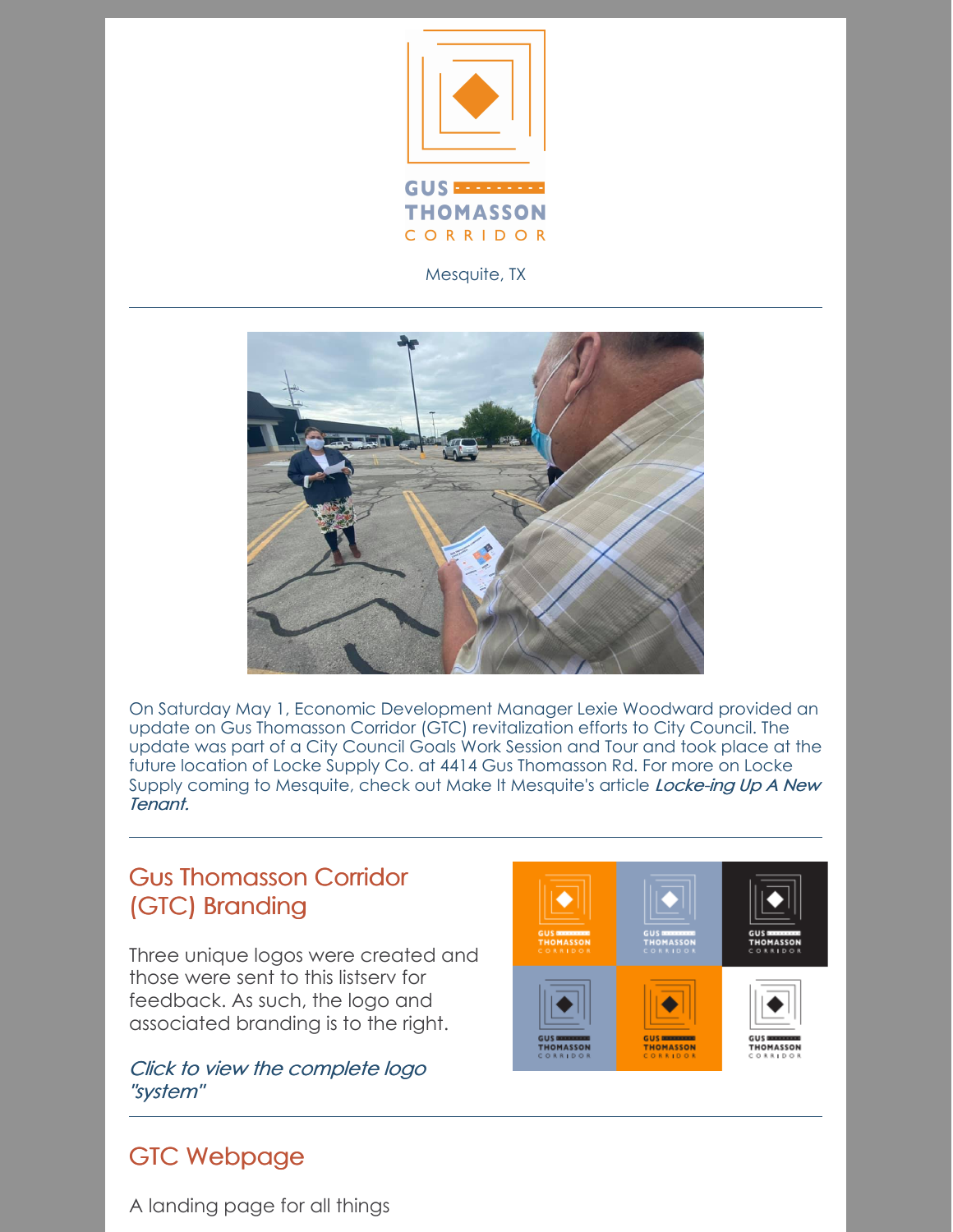Gus Thomasson Corridor has been created. Click [here](https://mesquiteecodev.com/locate/gus-thomasson-corridor) to check it out.

| <b>Maps</b>                      | ദ                    |
|----------------------------------|----------------------|
| <b>Available Properties</b>      | ຨ                    |
| <b>GT TIRZ District Number 8</b> | 玉                    |
| N GT Revitalization Code         | 击                    |
| <b>GT Development Timeline</b>   | 击                    |
| <b>GT Narrative</b>              | 击                    |
| <b>GT</b> Logo                   | $\frac{1}{\sqrt{2}}$ |

### GTC Business Association

Are you a GTC business owner/manager interested in being part of a GTC Business Association? If so, please reach out to Lexie Woodward, Manager of Economic [Development.](mailto:lwoodward@cityofmesquite.com)



#### GTC Events

The Mesquite Elks Lodge and Ladies Auxiliary is hosting a Community Fun Event on Saturday May 29 from 10 a.m. to 2 p.m. There will be food such as hotdogs, burgers and chips as well as a live DJ, bounce house, clown, corn hole, and lodge tours. 4201 Gus Thomasson Rd, 972- 270-2404.

Are you having a public event on GTC? If so, please [reach](mailto:lwoodward@cityofmesquite.com) out so we can help spread the word.





Bring a lawn chair, stay a while No outside food or drinks allowed

Hosted by:<br>Mesquite Elks Lodge No, 2401<br>Ladies Auxiliary to the Mesquit

# GTC Business Spotlight

The Antique Gallery of Mesquite is not your typical antique store. The Gallery hosts 36,000 square feet of one-of-a-kind find's from 170 dealers. Never boring or the same, with new treasures being brought in daily. They feature vintage jewelry and records, clocks, religious artifacts, depression glass, old tools, furniture and much more. Open 7 days a week. Check out the Gallery's website [here.](https://antiquegallerymesquite.com/)